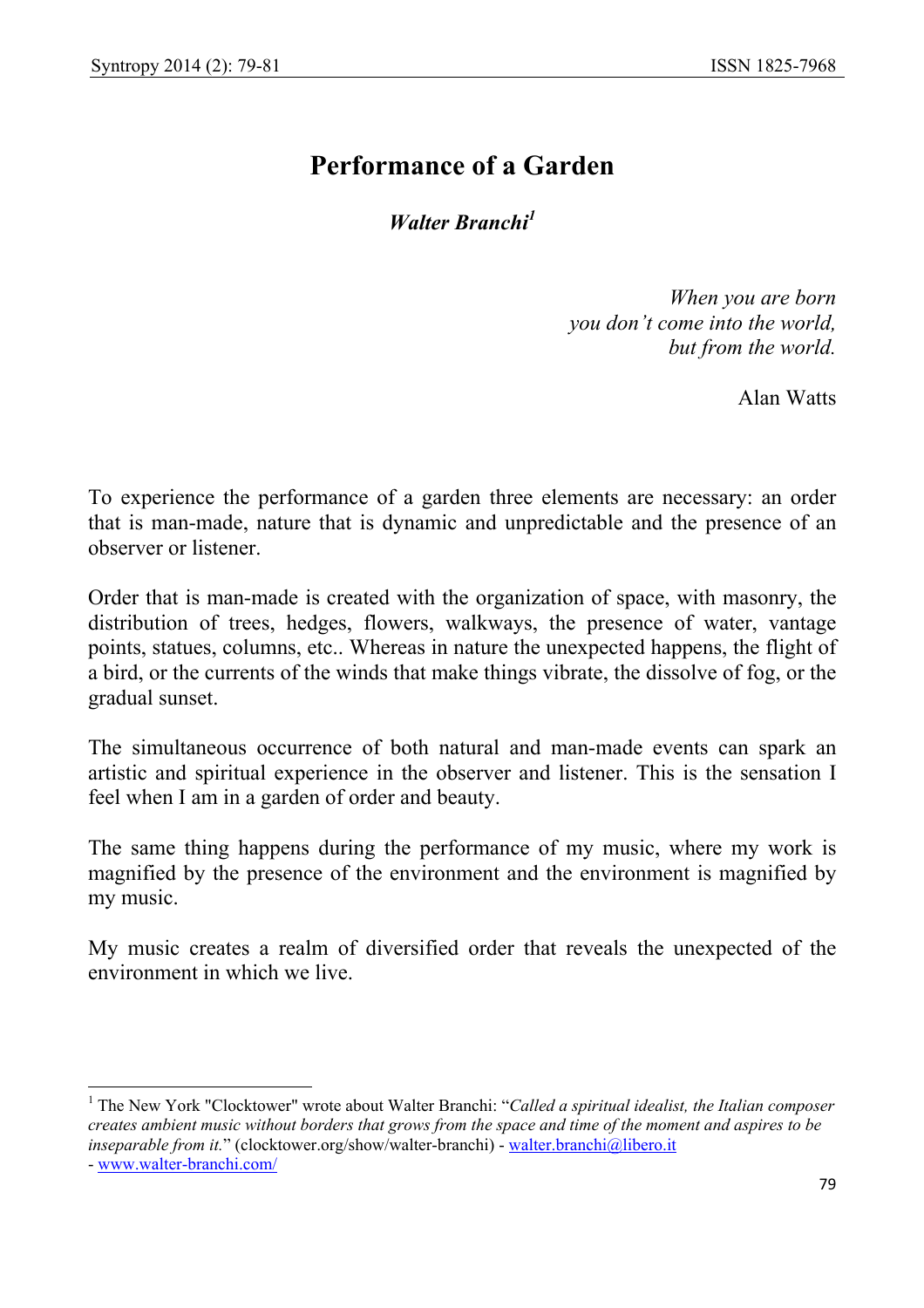I have learned in my work as a gardener and composer of the phenomena of the happening of time, where one becomes an active part of the flow of events by listening. I call this '*open listening'*.

By '*open listening'* I mean that, when you are in a garden, the perception of things is not a predetermined sequence, each individual is free to invent his own perceptual experience.

Being able to choose where to begin and end your sequence is the active process of perception: the observer's relationship with the environment is built through personal choices as to where to focus one's attention.

Regarding one's relationship to, and the perception of a garden, there is no prescribed order to follow. One's perception is multi-sensorial, all the senses are active. Conversely, when we are in the presence of "objects" that are in front of us, such as a painting or a piece of traditional music, one's perception is focused mostly on a single sense that requires our attention. In a garden as well as in my own music, the complexity of the experience requires one's active participation and attention of multiple senses. The music that I compose is like the experience of a garden, because the things to see and / or hear are many and often overlapping, and always unpredictable.

To be aware of the complexity of events requires an understanding that the organism and the environment are inseparable. The environment is not an imposed structure, our perception of the world is our own creation. Human beings are not independent, we are part of the biology of all species: There is no organism without the environment, both are interdependent, one does not exist without the other. *"Man is in nature and nature is in man…"* (J. Dewey).

A man, a garden, a piece of music, and all the other elements that make up the environment are connected and, in different forms, made of the same matter – energy. Any event, that happens in the environment, surprising us at different moments, involves us through all the senses is an unexpected form of the same matter - energy.

When we experience a garden, we live the extraordinary of ourselves, when we moved by a piece of music, we hear the unheard, of ourselves. When one experiences a garden one can lose the sense of separation of things, and when this happens, you are out of yourself you become "one" with nature. Is this ecstasy?

*Music that I compose is transparent, it weaves in and out of the threshold of our hearing, it allows you to listen freely, to listen to the environment that we are part of; we are connected.*